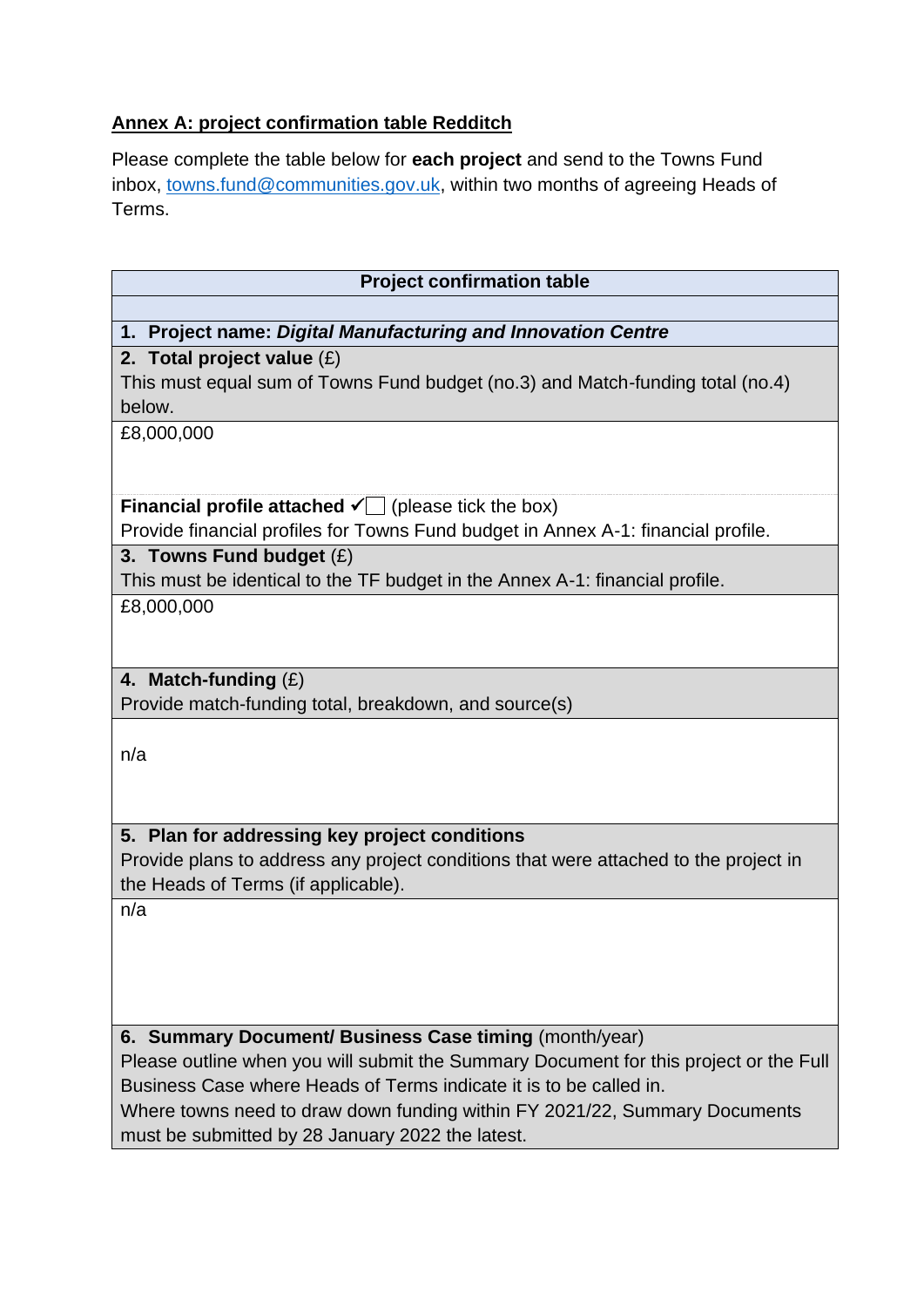May 2022

**Name of the Town Deal Board and name & signature of Chair**

Name of the Town Deal Board: Redditch Town Deal Board

Chair's name and signature:

Adam Freeth



Date: 27<sup>th</sup> August 2021

**Name of the lead Local Authority and name & signature of the Chief Executive Officer or S151 Officer**

Name of the lead Local Authority: Redditch Borough Council

Job title: Chief Executive

Name and signature:

Kevin Dicks



Date: 27<sup>th</sup> August 2021

# **Project confirmation table**

**7. Project name:** *Redevelopment Redditch Library Site*

# **8. Total project value** (£)

This must equal sum of Towns Fund budget (no.3) and Match-funding total (no.4) below.

£4,200,000

# **Financial profile attached**  $\sqrt{\phantom{a}}$  **(please tick the box)**

Provide financial profiles for Towns Fund budget in Annex A-1: financial profile.

**9. Towns Fund budget** (£)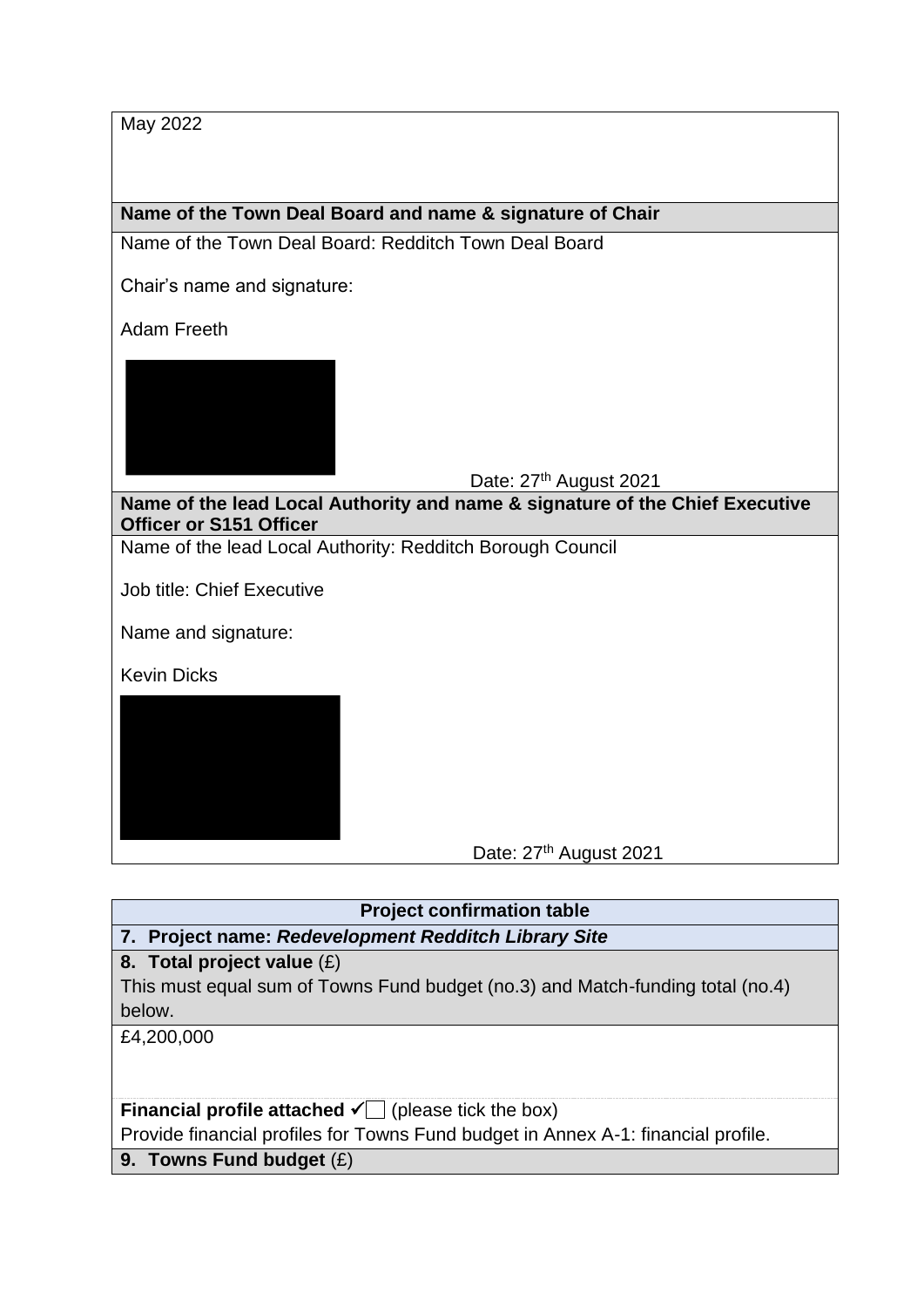This must be identical to the TF budget in the Annex A-1: financial profile. £4,200,000

# **10.Match-funding** (£)

Provide match-funding total, breakdown, and source(s)

n/a

# **11.Plan for addressing key project conditions**

Provide plans to address any project conditions that were attached to the project in the Heads of Terms (if applicable).

1) Provide assurance on what will happen to the existing library provision, where it will go and how the needs of the community to access library services will be met when the existing site is demolished.

Worcestershire County Council who are the owner/occupier of the library building sit on the Town Deal Board and are fully engaged with the project. A project group has been established with the library service, property service colleagues and Redditch Borough Council to discuss the needs of the service and their infrastructure requirements. Its proposed to relocate the library service to another permanent location prior to demolition and those site options are being investigated with the project group. The alternative location will be within the Town Centre ensuring accessibility for all customers.

2) Provide further detail on the impact of this project through inclusion of a broader range of outcomes.

The outcomes for this project are as follows:

- Perceptions of the place by residents and businesses by creating new and improved public spaces that connect the 'old town' with the main shopping centre and by creating an attractive new public space for residents and businesses to use
- Land Values through creating demand around the new public space
- Increased visitors to the town by providing a new space for events / activities
- Improved permeability for residents and visitors by making it easier to access key nodes in the town and opening up the access between the 'old town' and the main shopping centre
- Improved perception of safety improved street scene and designing out poor visibility
- Improved community cohesion created through providing a new events space at the heart of the town

#### **12.Summary Document/ Business Case timing** (month/year)

Please outline when you will submit the Summary Document for this project or the Full Business Case where Heads of Terms indicate it is to be called in.

Where towns need to draw down funding within FY 2021/22, Summary Documents must be submitted by 28 January 2022 the latest.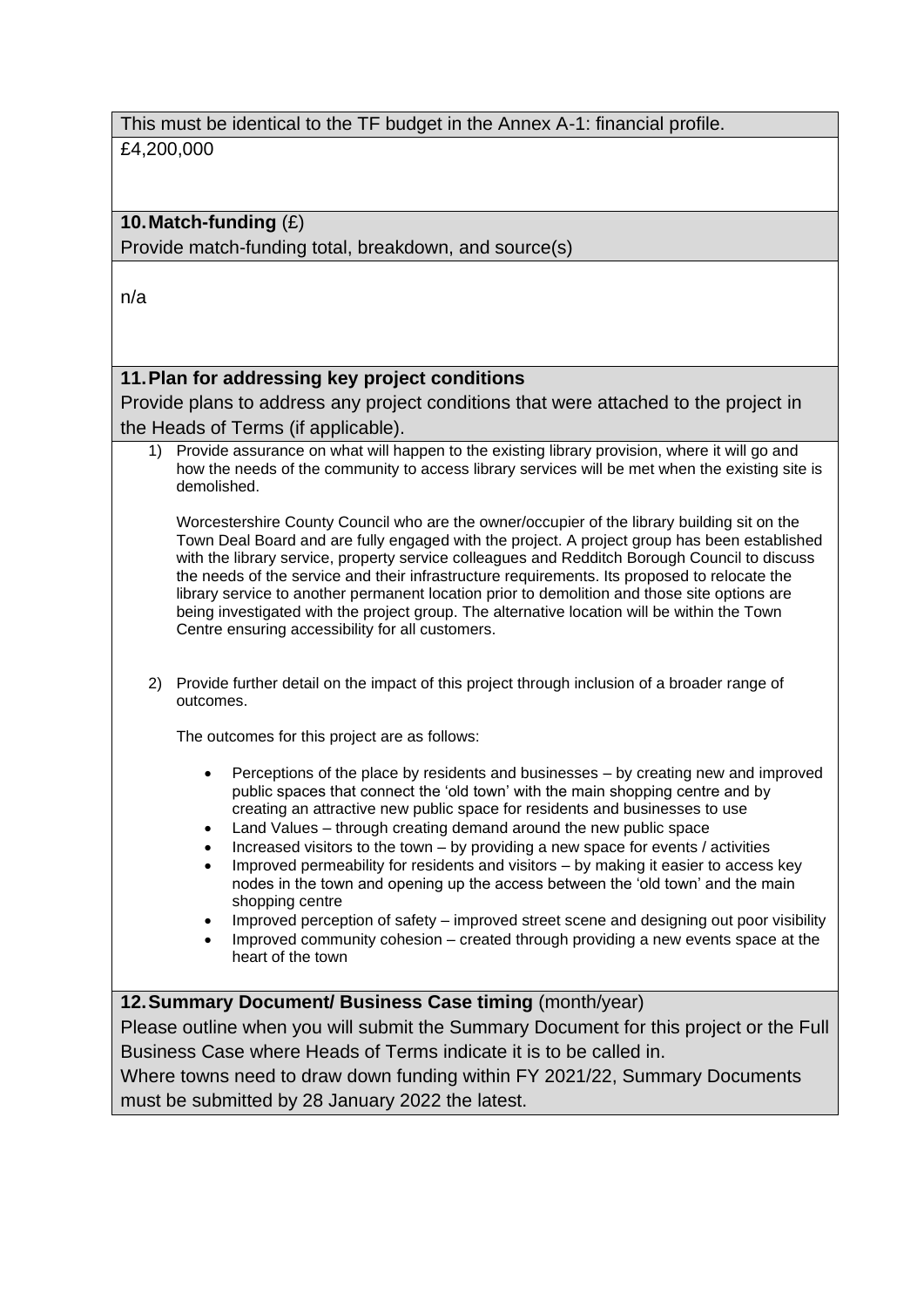May 2022

**Name of the Town Deal Board and name & signature of Chair**

Name of the Town Deal Board: Redditch Town Deal Board

Chair's name and signature:

Adam Freeth



**Name of the lead Local Authority and name & signature of the Chief Executive Officer or S151 Officer**

Name of the lead Local Authority: Redditch Borough Council

Job title: Chief Executive

Name and signature:

Kevin Dicks

Date: 27<sup>th</sup> August 2021

**Project confirmation table 13.Project name:** *Redditch Town Centre Public Realm*

# **14.Total project value** (£)

This must equal sum of Towns Fund budget (no.3) and Match-funding total (no.4) below.

£3,000,000

**Financial profile attached**  $\sqrt{\phantom{a}}$  **(please tick the box)** 

Provide financial profiles for Towns Fund budget in Annex A-1: financial profile.

**15.Towns Fund budget** (£)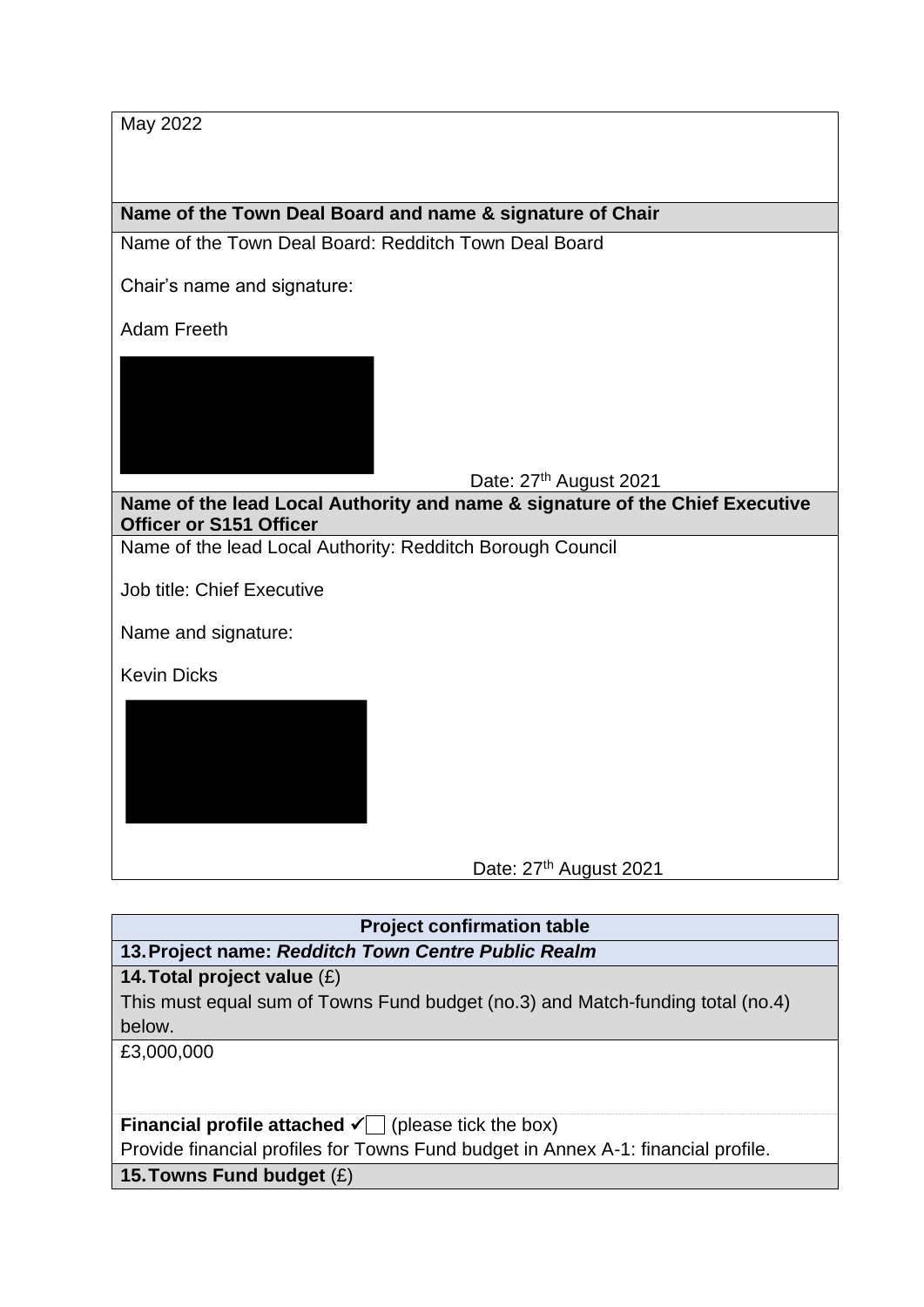This must be identical to the TF budget in the Annex A-1: financial profile. £3,550,000

### **16.Match-funding** (£)

Provide match-funding total, breakdown, and source(s)

£500,000 - Worcestershire County Council

£50,000 – Section 106 contribution

Total match funding £550,000

# **17.Plan for addressing key project conditions**

Provide plans to address any project conditions that were attached to the project in the Heads of Terms (if applicable).

n/a

# **18.Summary Document/ Business Case timing** (month/year)

Please outline when you will submit the Summary Document for this project or the Full Business Case where Heads of Terms indicate it is to be called in.

Where towns need to draw down funding within FY 2021/22, Summary Documents must be submitted by 28 January 2022 the latest.

January 2022

# **Name of the Town Deal Board and name & signature of Chair**

Name of the Town Deal Board: Redditch Town Deal Board

Chair's name and signature:

Adam Freeth



Date: 27<sup>th</sup> August 2021

**Name of the lead Local Authority and name & signature of the Chief Executive Officer or S151 Officer**